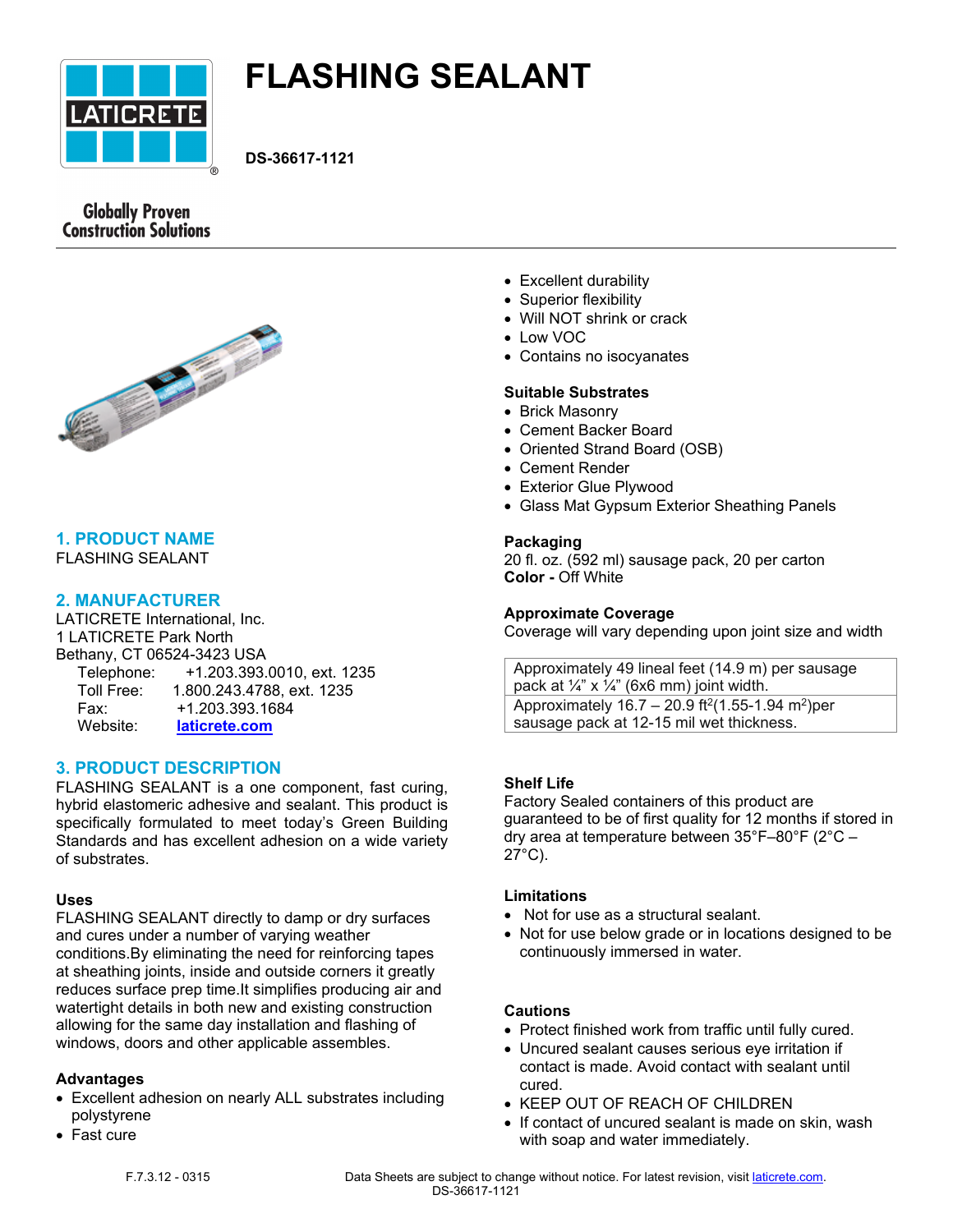• Check with SDS sheet for further cautions.

## **4. TECHNICAL DATA**



#### **Applicable Standard**

AAMA 714-15 ICC - ES AC212 ABAA ASTME84 CAN/ULC S102.10

#### **Physical Properties**

| Service Temperature<br>Range            | 32°F (0°C) to 120°F (49°C) |
|-----------------------------------------|----------------------------|
| Application<br><b>Temperature Range</b> | 35°F - 80°F (2°C - 27°C)   |
| Open Time                               | 20-30 minutes              |
| <b>Set Time</b>                         | 2 hours                    |
| <b>Full Cure</b>                        | 40 hours                   |
| Clean Up                                | Soapy water                |
| <b>Mildew Resistance</b>                | Good                       |
| Consistency                             | Non-sag                    |
| VOC                                     | 18g/l                      |

Specifications subject to change without notification. Results shown are typical but reflect test procedures used. Actual field performance will depend on installation methods and site conditions.

#### **5. INSTALLATION**

#### **Preparation**

Clean all joints and surfaces to receive FLASHING SEALANT, removing all foreign matter and contaminants such as grease, oil, dust, water, and surface dirt. Allow surface to be sealed or bonded to dry thoroughly prior to the FLASHING SEALANT application. When applying over exposed edges of gypsum exterior sheathing, remove excess dust and then prime edges with thin coat of a 50/50 mixture of LATICRETE Air & Water Barrier and water. Allow 50/50 mix to dry to touch before applying FLASHING SEALANT.

#### **Instructions**

• When ready to apply FLASHING SEALANT using caulking gun.

- Apply no more than can be tooled before skin can form.
- Window sill applications apply 3 small beads along top and sides of window sill, then use dry flat trowel to flatten to 12 to 15 mils.
- Make sure material continuous without any gaps or holes.
- Make sure material is flat to allow proper drainage and to follow sill slope.
- Fill all joints 1/4 inch (6.4 mm)or larger around pipes and other openings with appropriately sized foam backer rod to avoid waste LATICRETE Flashing material.
- Skin time approximately 20 minutes. Tack free in about 40 minutes. Normal curing 40 hours.
- When applying over a screw or screws, place a dab over the penetration to completely cover the screw and tool sealant to 12 to 15 mil thickness before skin forms.
- Length of time for full cure depends upon thickness of application and other factors including temperature and humidity.
- When transitioning to other products make sure slope is developed to allow water to drain and moves freely.

#### **Time to apply other products:**

The application of other approved products can occur after the FLASHING SEALANTis tack dry, usually 40 minutes depending on temperature and relative humidity.

Protect the installation from rain/weather before and after installation of LATICRETE Air Barrier System products. Allowing moisture inside structure could result in de-bonding or a lower impact performance.

#### **6. AVAILABILITY AND COST**

#### **Availability**

LATICRETE materials are available worldwide.

#### **For Distributor Information, Call:**

 Toll Free: 1.800.243.4788 Telephone: +1.203.393.0010 For on-line distributor information, visit LATICRETE at **[laticrete.com](https://laticrete.com/)**

#### **Cost**

Contact a LATICRETE Distributor in your area.

#### **7. WARRANTY**

See 10. FILING SYSTEM:

#### **8. MAINTENANCE**

Joints should be cleaned regularly with common cleaners on a regular basis.